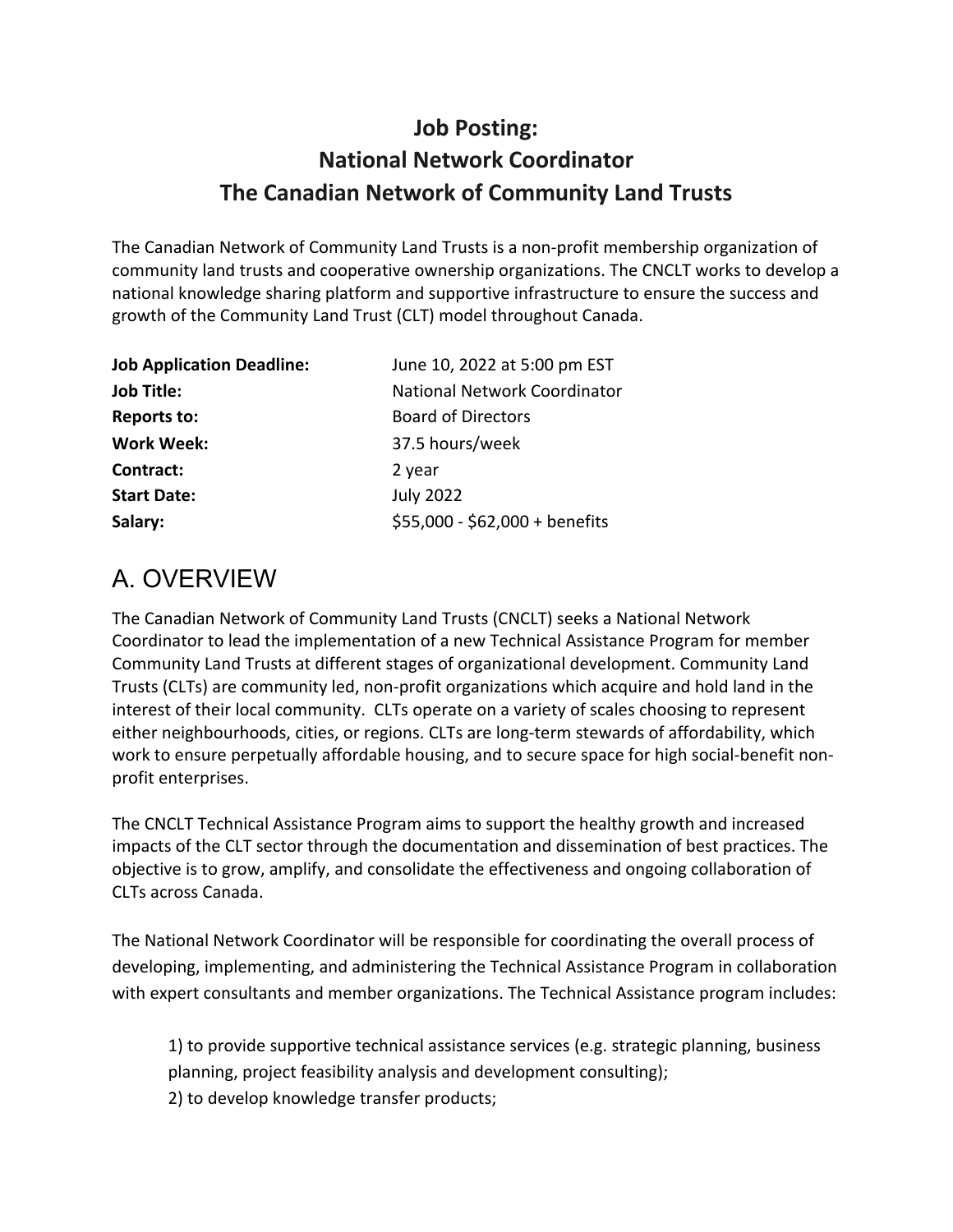3) to gather best practices resources & tools;

4) to promote peer networking and knowledge sharing among members including annual network conferences; and

5) offer professional development opportunities for member organizations through online webinars and workshops.

The Coordinator will be indispensable for supporting the growing CLT movement in Canada. In addition to the implementation and coordination of the Technical Assistance Program, the Coordinator will be also responsible for member organization engagement, media inquiries, communications, and day-to-day operations of the network.

The ideal candidate will be an early or mid-career community development professional with experience working with non-profit community-based organizations, affordable housing organizations, and social real estate organizations with a strong commitment to housing justice, anti-racism, decolonization, and equitable development. **We strongly encourage applications from equity-deserving groups.** Due to the uniqueness of this role, on the job training will be provided, as needed.

## B. DESIRED RESPONSIBILITIES

#### **Network Organizing**

- *Mobilize* established and emerging CLTs to participate and contribute to CNCLT activities*;*
- *Invite* participation from organizations and community groups interested in the CLT model, particularly in equity-seeking communities;
- *Gather* CLTs for an annual conference (online or in person TBD)

#### **Education & Technical Assistance**

- *Identify* common needs and challenges faced by member CLTs;
- *Collaborate* with technical expert consultants to develop, organize and administer technical support services;
- *Gather* and *create* knowledge transfer products and best practice tools for CLTs;
- *Develop* an online CLT knowledge hub on the CNCLT website;
- *Host* opportunities for peer networking and knowledge sharing; and
- *Organize* online workshops and webinar events on CLTs, community ownership and affordable housing.

#### **Operations**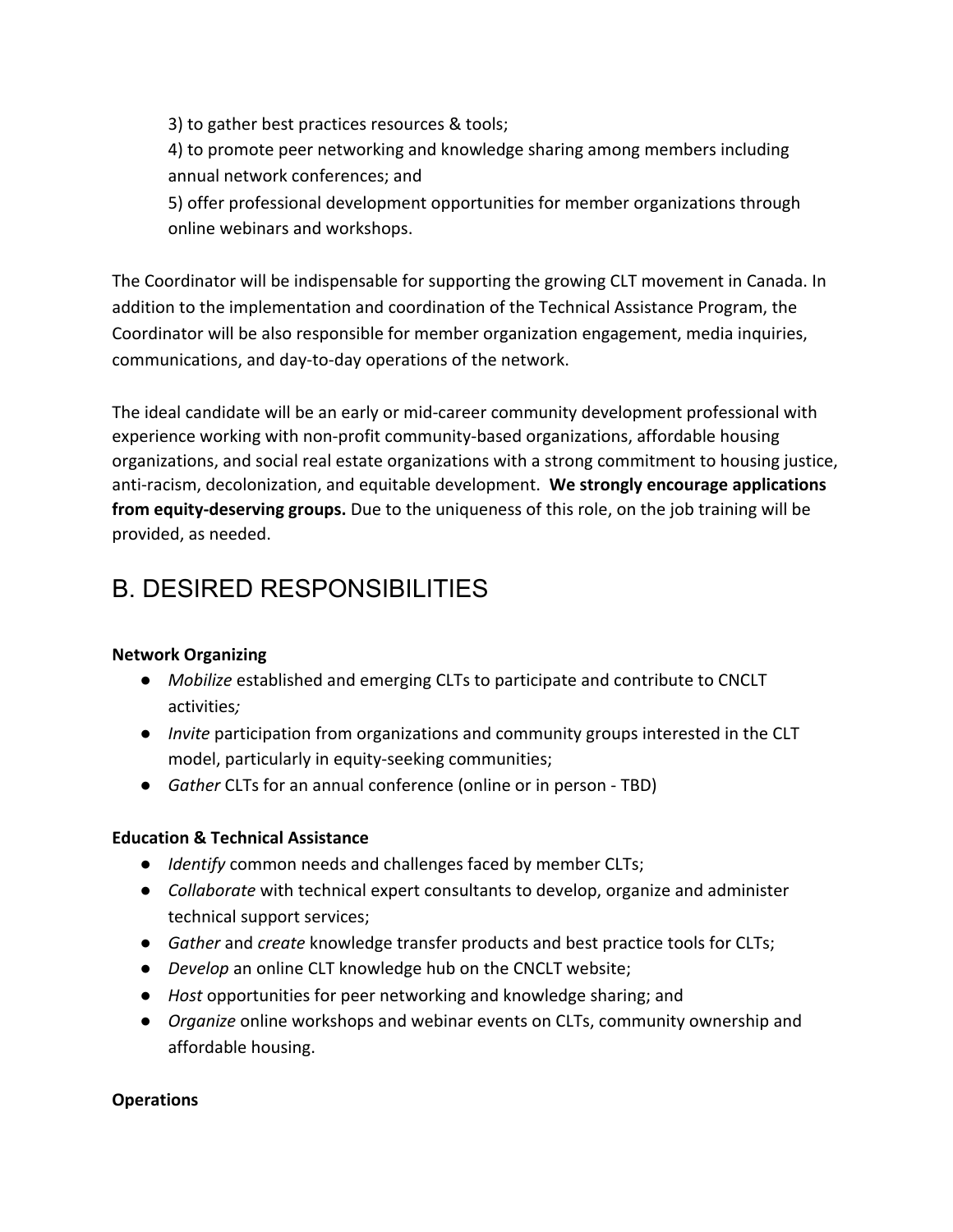● *Provide general administration* of the network including email and phone communications, member database management, social media, budget management, funder reporting, meeting invitations, agendas and minutes.

## C. QUALIFICATIONS

#### **Required Qualifications**

- A strong commitment to housing justice, anti-racism, decolonization, and equitable development.
- 3-5 years of related work experience or equivalent;
- Well organized and able to manage multi-phase engagement projects;
- Education and or experience in non-profit community development, adult education, urban planning, affordable housing, social real estate, or equivalent;
- Excellent verbal and interpersonal skills;
- Strong written and online communication skills;
- Proven group facilitation skills;
- Strong track record of establishing positive internal/external relationships;
- Commitment to working from an anti-oppression and social justice framework;
- Ability to work within a diverse community (including working with seniors, youth, people with different abilities and different cultural and socio-economic backgrounds)
- Solid understanding of office software including Word, Excel, PowerPoint, and Outlook (knowledge of *Accounting/budget software* a plus).

#### **Preferred Qualifications**

- Fully vaccinated for COVID-19
- Bilingual (English and French)
- Experience with membership organizations and member engagement;
- Knowledge and experience of the CLT model and other cooperative ownership and shared equity models;
- Knowledge of Canadian affordable housing related policies and programs;
- Experience with organizational development, administration, and financial management;
- Experience with providing technical assistance, and developing and delivering curriculum;
- Conflict resolution training;
- National network building experience; and
- Ability to work remotely.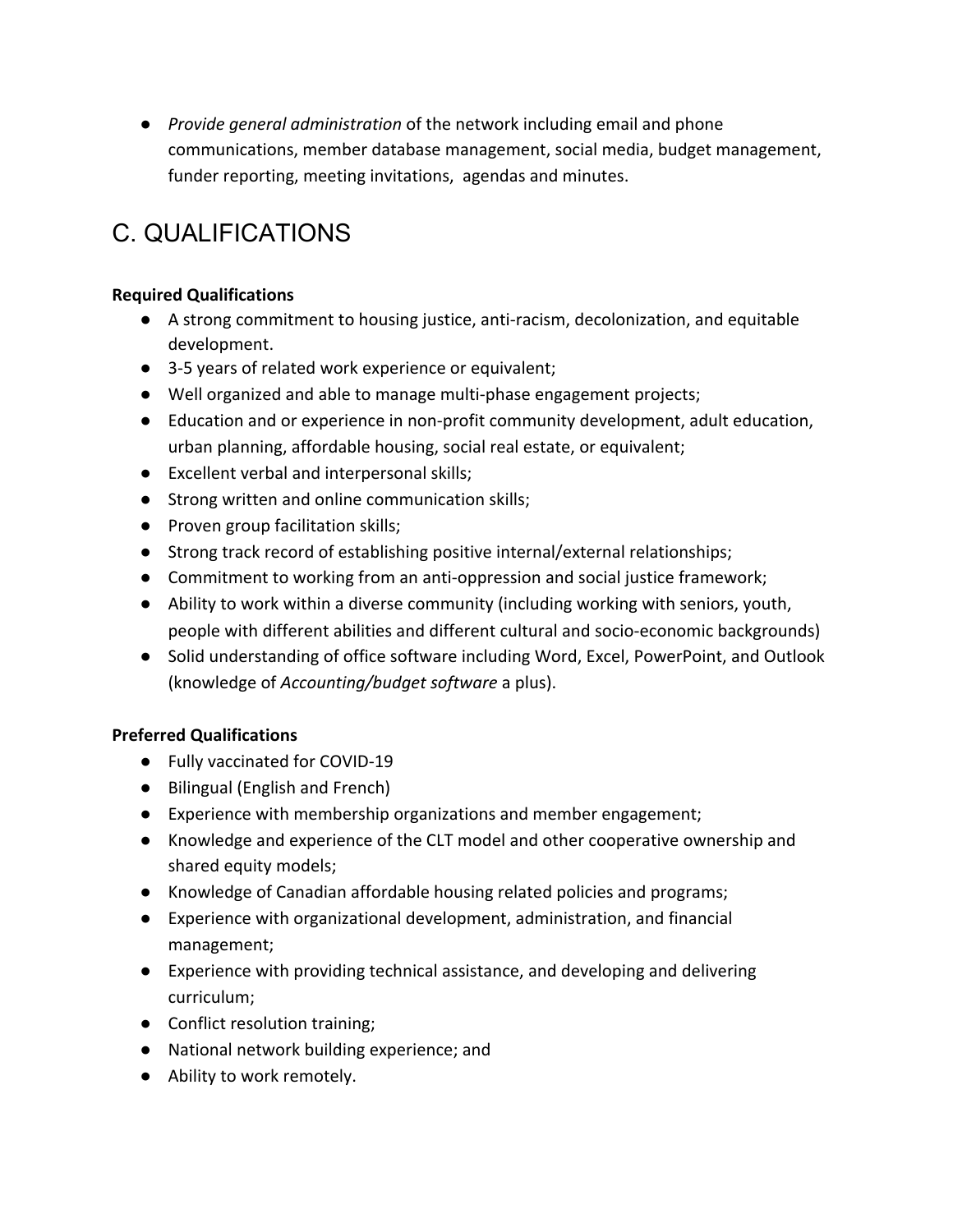## D. HOW TO APPLY

Please submit an application by email to canadianCLTnetwork@gmail.com with the following documents attached as one word document or PDF:

- Application form (attached in Appendix 1.)
- Resume / CV

CNCLT is committed to employment equity and encourages applicants from equity-deserving groups.

No phone calls please.

**DEADLINE FOR SUBMISSIONS: June 10th, 2022 at 5:00 pm EST**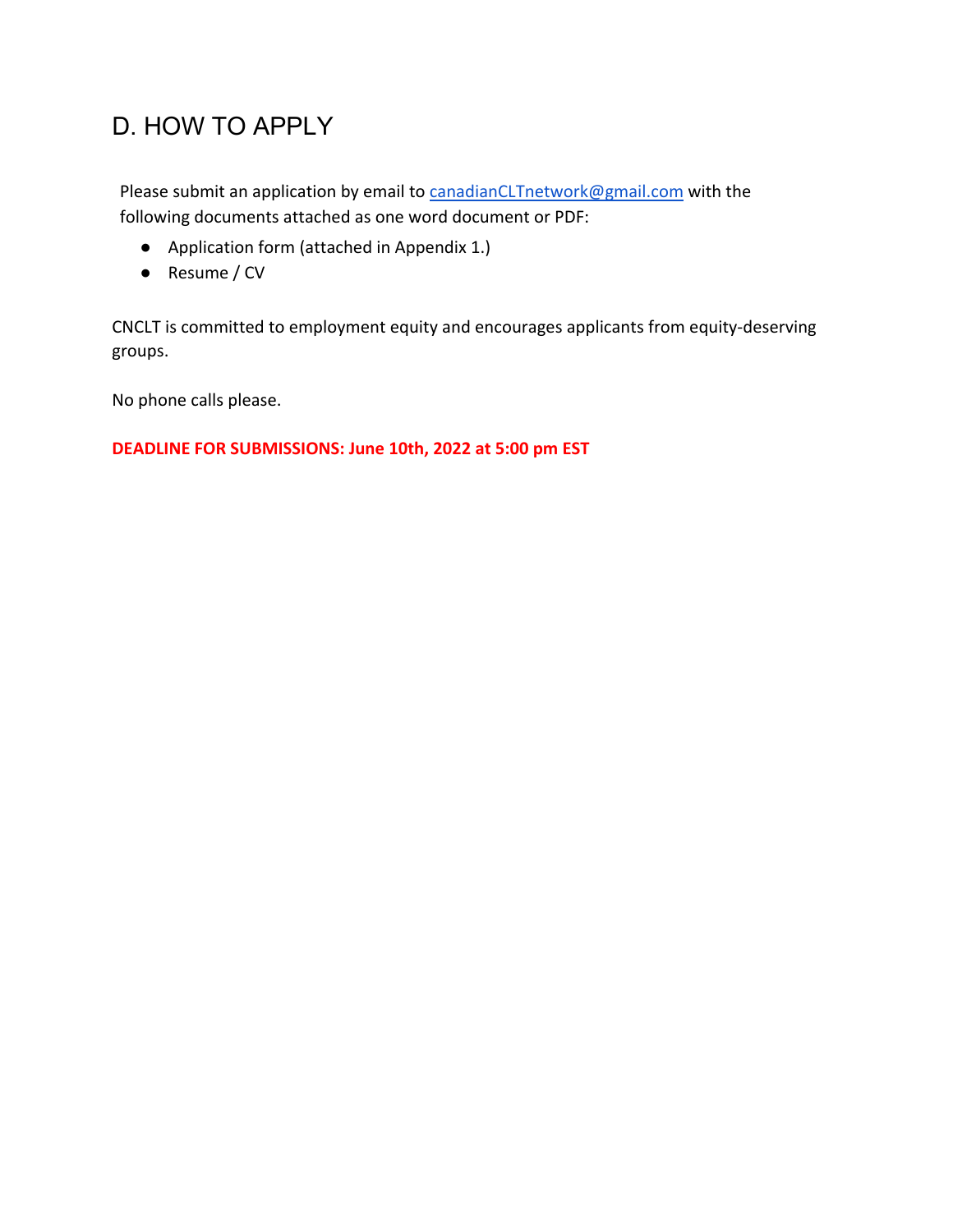# APPENDIX 1.

## Job Application Form

#### **1. Applicant Contact Information**

| <b>Full Name</b>     |  |
|----------------------|--|
| <b>Email Address</b> |  |
| Phone                |  |

#### **2. Equity-Deserving Applicant Self-Identification**

The Canadian Network of Community Land Trusts is committed to the principles of equity and diversity in the workplace. Equitable hiring involves hiring the best-qualified candidate, while building a diverse team and also ensuring a fair and equitable hiring process for all applicants. As part of our equitable hiring process, proactive efforts are taken to increase participation from groups designated for employment equity in Canada's Employment Equity Act (women, visible minorities, persons with disabilities and Indigenous persons), as well as underrepresented groups or ethnic communities that make up the diverse identity of our communities.

As part of the first phase of the evaluation of applicants the Hiring Committee will provide additional points for applicants self-identifying within a group designated for employment equity. **While filling out the chart below is completely optional, we encourage applicants to self-identify as one of more of the following identify categories by typing "Yes."**

| Woman                            |  |
|----------------------------------|--|
| Indigenous person                |  |
| <b>Black of person of colour</b> |  |
| Person with a disability         |  |
| <b>Working class</b>             |  |
| Youth                            |  |
| Other                            |  |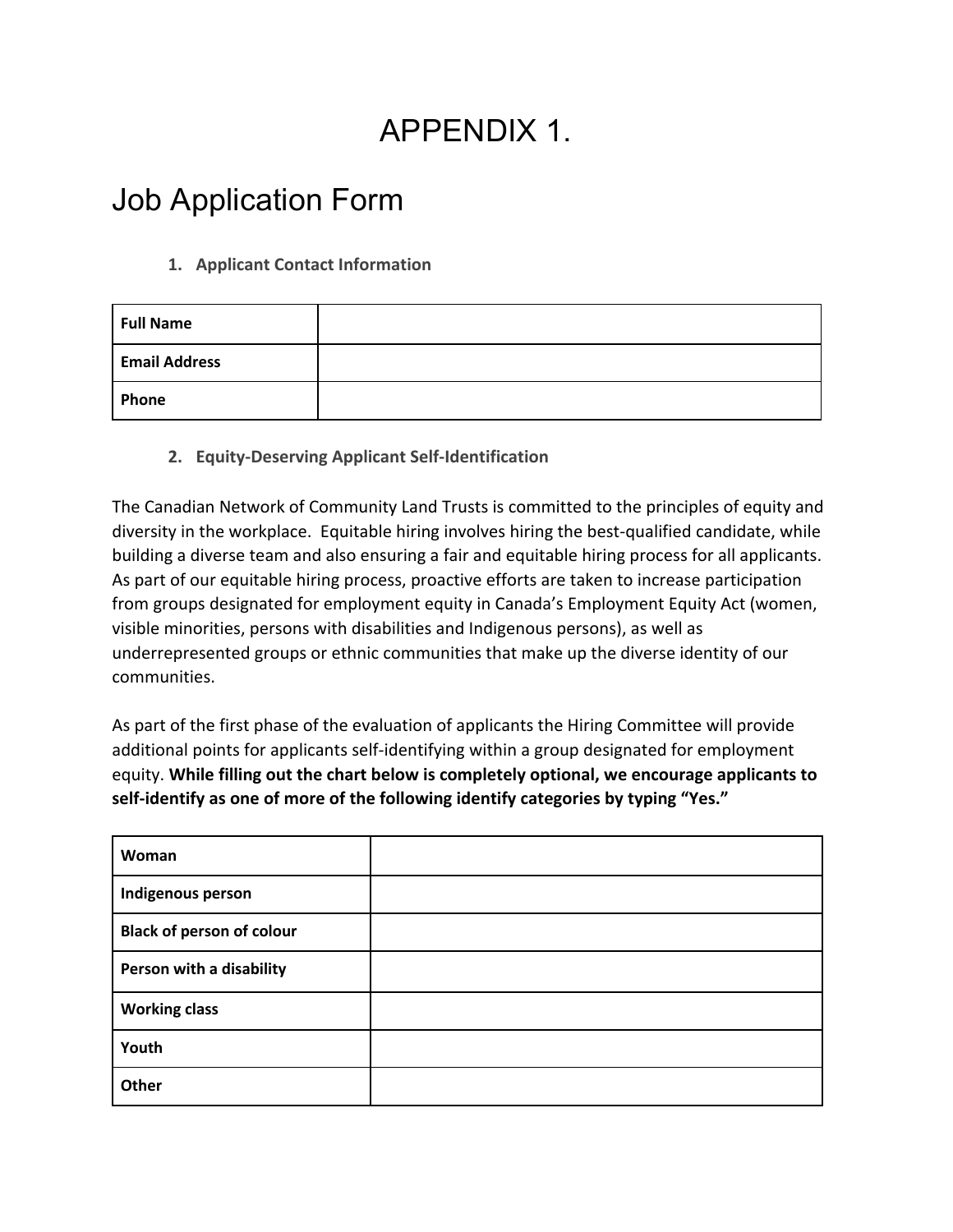**3. Languages Spoken**

| Languages spoken fluently |  |
|---------------------------|--|
|                           |  |

- **4. Applicant Questions**
	- 4.1 Why are you interested in working with the Canadian Network of Community Land Trusts as the National Network Coordinator?

4.2 What makes you a great candidate for the National Network Coordinator role? Consider sharing 2-3 relevant experiences working with a network, coordinating peer-to-peer knowledge sharing and or knowledge dissemination programs.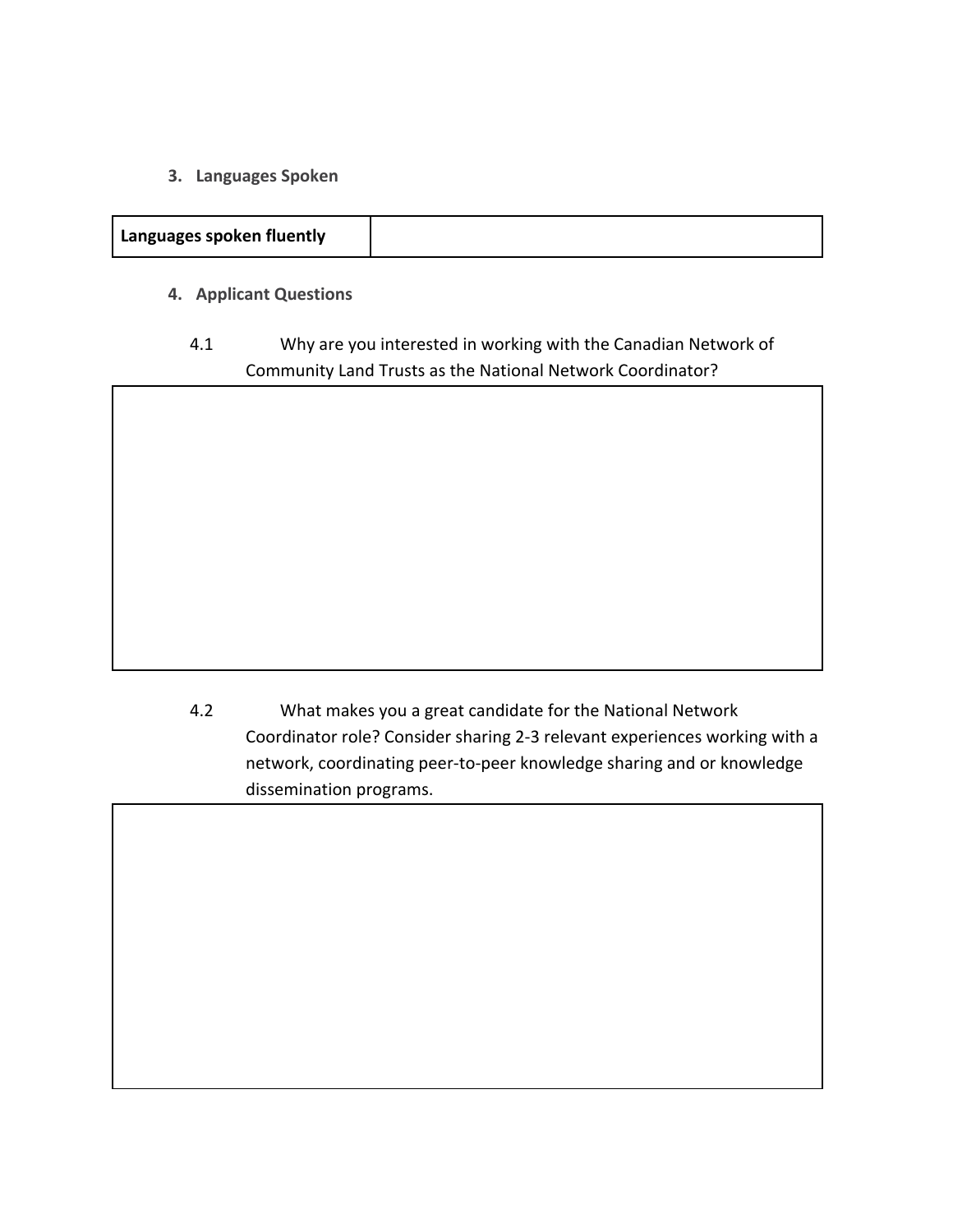4.3 Do you have any experience with technical assistance programs? If yes, please share your experience.

#### 4.4 Please share your knowledge of and or experience working with Community Land Trusts?

4.5 The Canadian Network of Community Land Trusts values working with diverse communities from an anti-oppression and social justice framework. Can you please tell us how you can contribute to this way of working?